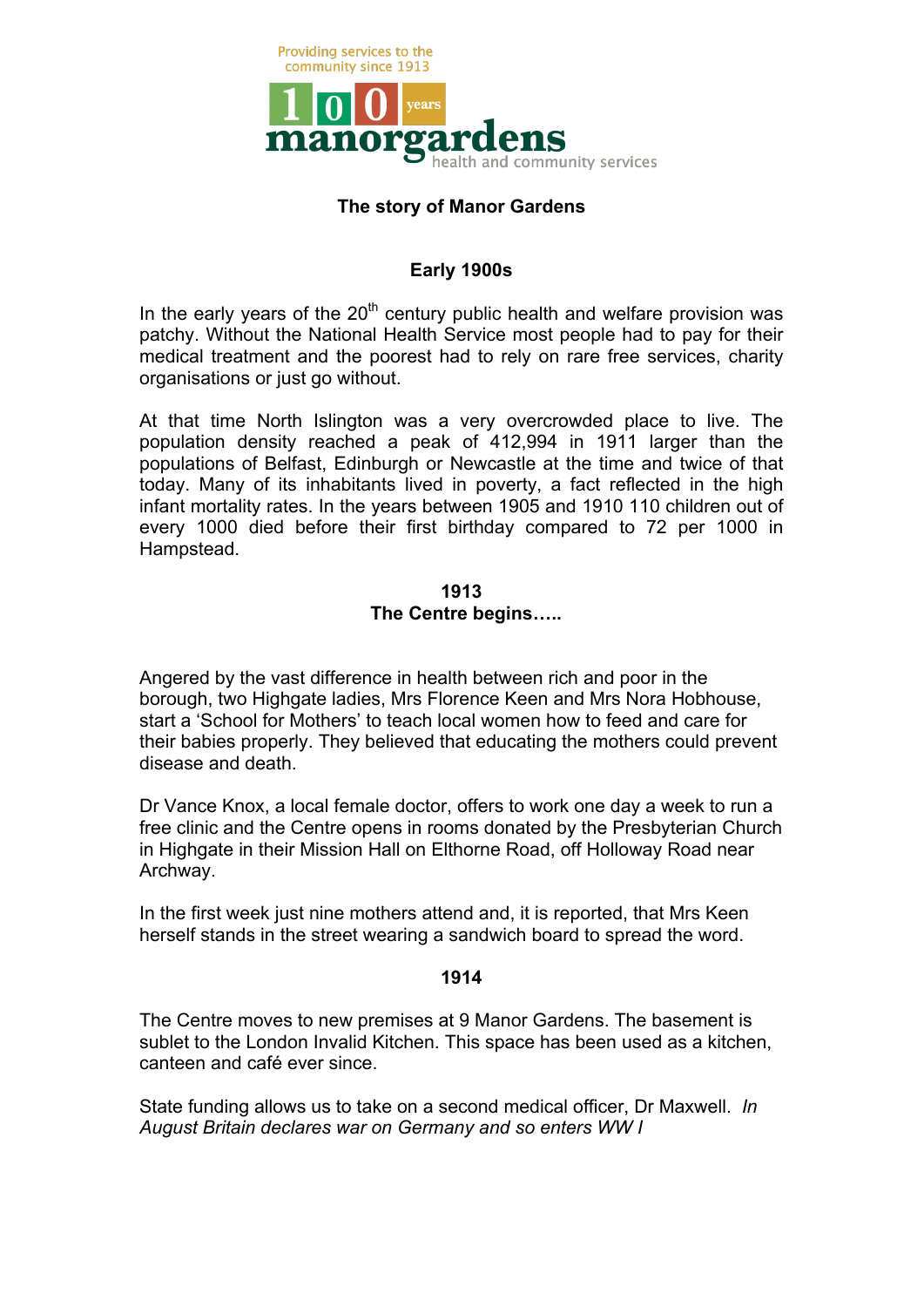The war continues to impact on the staff and users of the Centre. Florence Keen writes:

"We feel now, as we have never felt before, that all of us, rich and poor, are members of one another. The fact that a baby born of working-class parentage in a poor Islington street should run twice the risk of death in the first year that a baby does who is born in 'residential' Hampstead is becoming intolerable to us. We realise with new vividness that our national existence must in the future depend on the efficiency of our whole people; and when the sons of every class were fighting and dying side by side, those whom they left behind became conscious of a new sympathy with each other, and a new common responsibility."

*The area is hit by Zeppelin bombing raids causing damage, alarm and anxiety. Holloway Tube station is used as a bomb shelter*

### **1916**

Mortality rates of infants attending Manor Gardens drops to half that of the surrounding area.

Princess Christian, the third daughter of Queen Victoria, becomes the Centre's first Royal Patron.

The Ante-Natal Clinics start.

The number of subscribers and donors reaches 425.

The annual report includes a call for donations; the wish list of items includes 'toys, mangle or wringer, banana crates, coal, nursery chairs.' The banana crates were used as makeshift cots.

Married men of certain ages are now called up to fight in the war including some of the fathers of children attending the Centre. The Centre begins to receive letters from husbands at the front thanking them for looking after their children.

# **1917**

The Centre expands into No 8 Manor Gardens.

The dental clinics and sewing class start.

Toddler's massage sessions are started.

Wards are set up at 8-9 Manor Gardens, supported by the American Women's Club, a group of wealthy American women living in Britain. The wards provide beds for children with malnutrition who, on average, stay for one month.

On the 29 September the Great Northern Hospital, just moments from the Centre, is hit by a bomb. The Centre does not close.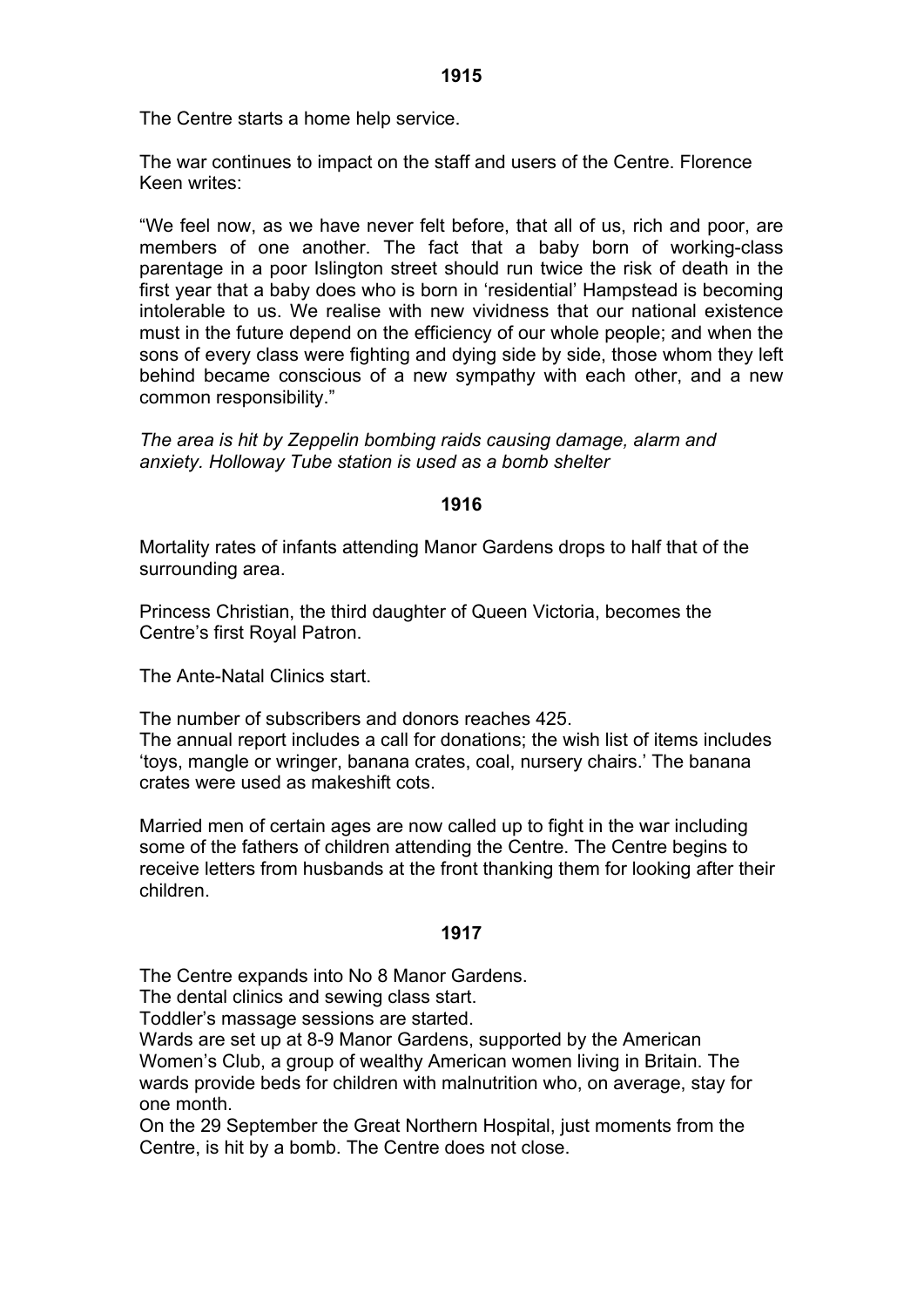Arthur Clive Keen, Mrs Keen's second son is killed in action on 10 May. Mrs Keen says "The School [Centre] in so far as it was concerned with the wives and children of soldiers was definitely involved in war work."

# **1918**

A gift from the American Women's Club in London allows the Centre to extend to No.8 Manor Gardens.

6 September, William Allen Keen, Mrs Keen's eldest son, dies of wounds. To escape her grief she throws herself into her infant welfare work.

*The Great War ends in November*.

*The Borough of Islington employs two health visitors.* 

*The Representation of the People Act extends the vote to some women.*

### **1919**

Lady Domini Crosfield becomes President of the Centre, aged just 27.

The Queen of Spain visits the Centre.

*The Ministry of Health is created.* 

*Islington Borough Council sets up a free milk fund.*

### **1922**

The Fathers' and Mothers' Committees are set up. It is notable to involve fathers to such an extent at this time.

The holiday scheme starts.

Prince Mahidol Adulyadej, 'Father of Thai medicine', Prince of Siam visits the **Centre** 

#### **1923**

The Duchess of York (later Queen Elizabeth and then Elizabeth the Queen Mother) becomes our second Royal Patron.

### **1924**

Sunlight treatment is introduced at the Centre using the Eidenov Carbon Arc Light recommended by Professor Leonard Hull of the Medical Research Institute. It is thought to treat rickets as well as muscle tone and catarrh, it is also believed to treat depression in mothers.

"Mrs Keen's Teeth" go on display at the Wembley Exhibition. The display consisted of casts of teeth demonstrating the effects of thumb-sucking and neglect.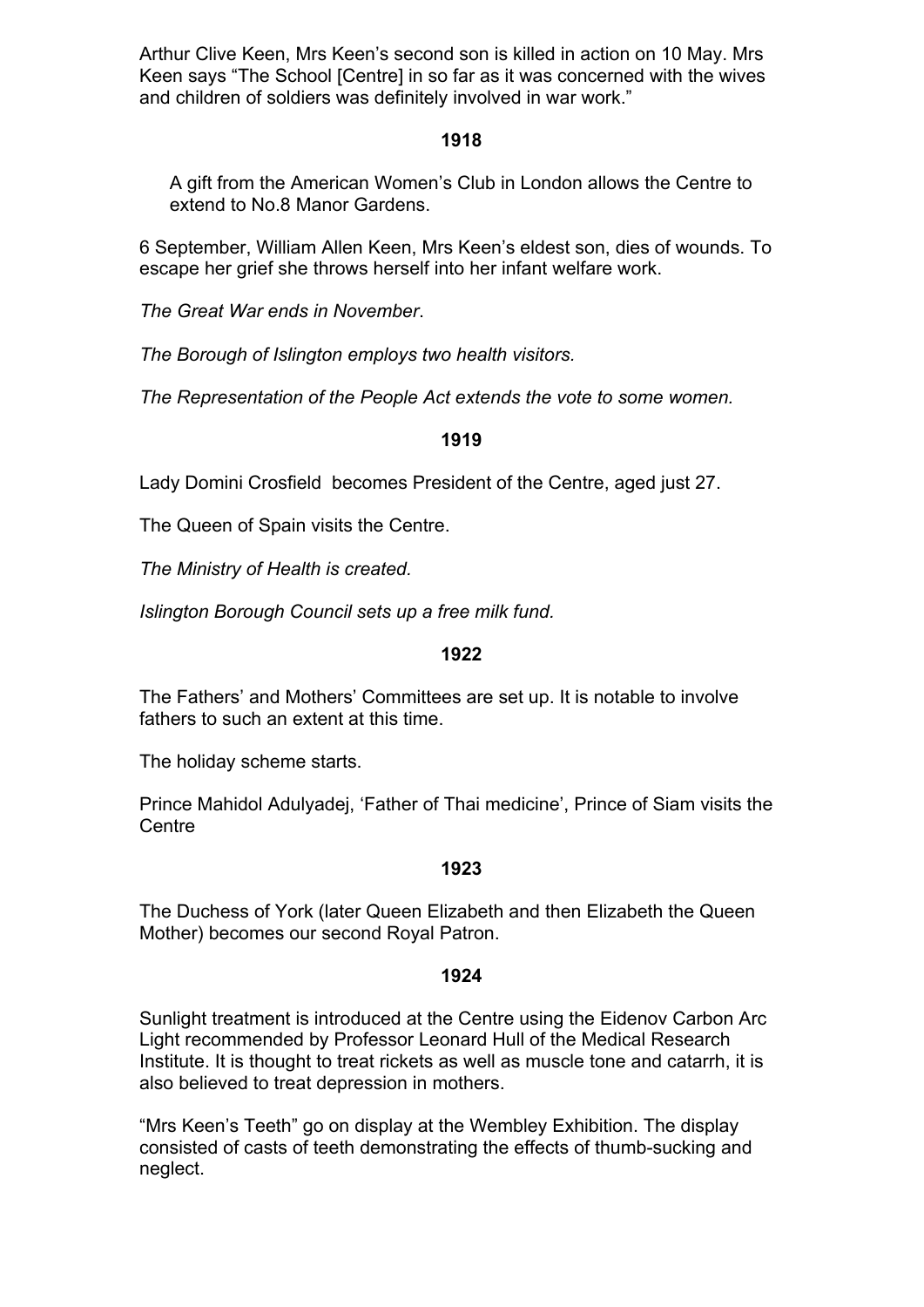Planning permission for an extension is granted. The Architect is Arthur Keen RIBA, younger brother of WB Keen.

The Centre becomes a registered charity with a Board of Trustees.

#### **1926**

HRH the Duchess of York visits the Centre.

6,7,8 and 9 Manor Gardens are bought by the Centre (with grant-aid from Ministry) until now they have been leased.

#### **1927**

The number of visitors to the Centre is up to 37,000 in a year. In 1926-1927 Centre staff and volunteers make 13,545 home visits to mothers.

#### **1928**

The new buildings are opened by HRH the Duchess of York; one is named Princess Elizabeth Hall in honour of her eldest daughter.

Miss Ruth Draper, an American singer, raises £410 for the Centre and a baby cot is named after her in thanks.

Mr Dooley, a member of the Fathers Committee, describes Mrs Keen as the 'Florence Nightingale of North Islington'.

### **1934**

Post-Natal exercises begin at the Centre.

Fred Perry, fresh from his Wimbledon win, attends a fund-raising tennis party at Witanhurst, Lady Crosfield's luxurious home in Highgate.

#### **1935**

Keep fit classes begin.

### **1937**

Diphtheria immunisation starts at the Centre.

There are 5,766 attendances for the sunlight treatment.

Florence Keen is awarded the OBE

#### **1925**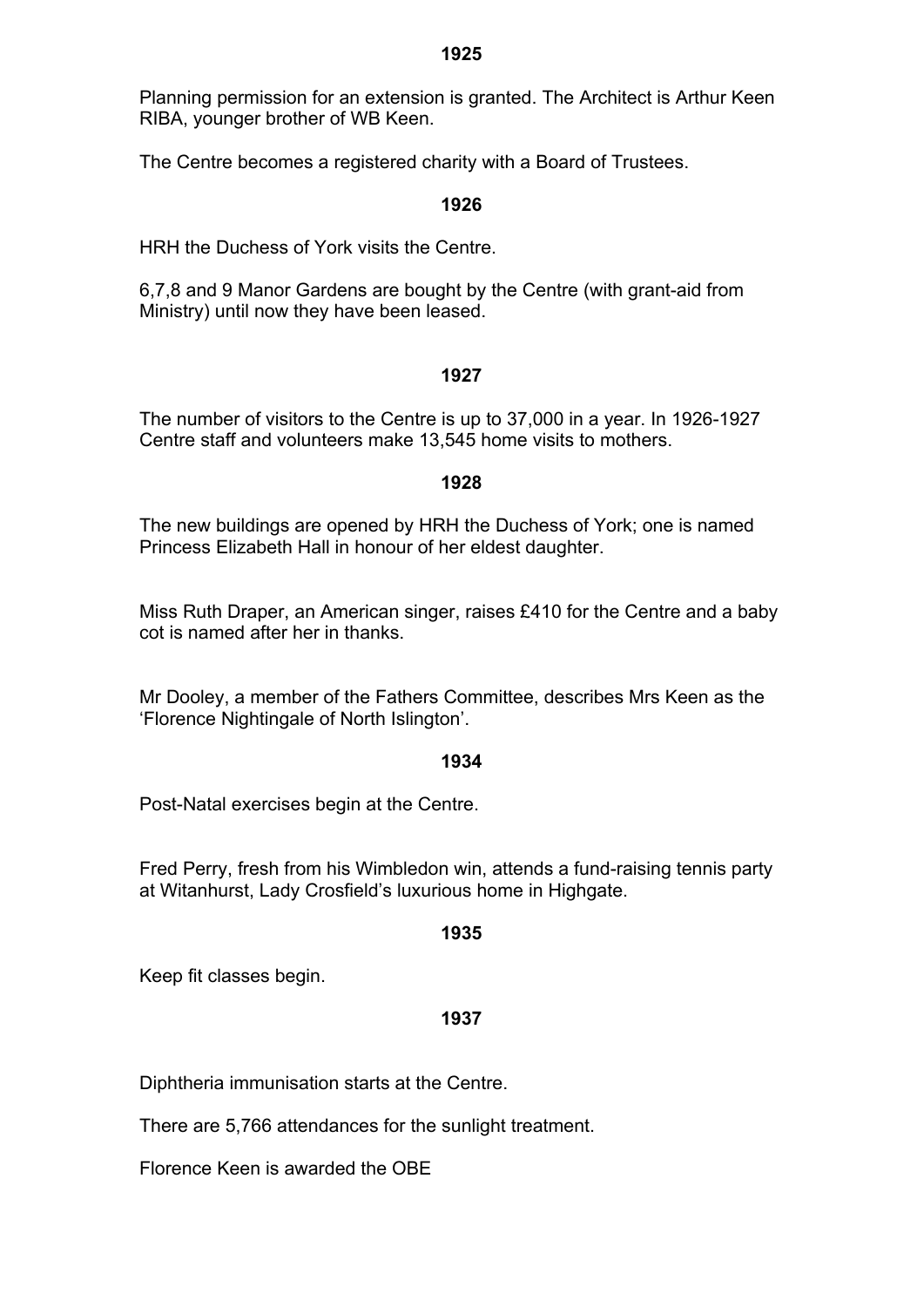Mrs Keen resigns because of ill health.

In preparation for the coming war, all staff attend Air Raid Protection (ARP) lectures and are issued with ARP badges. Centre staff also take responsibility for registration of potential evacuees and distribution of gas masks and 'babies' helmets'.

## **1939**

6-7 Manor Gardens and the Centre Block are partly requisitioned by Islington Borough for Civil Defence.

The proportion of the Centre's income coming from the public sector exceeds the voluntary component.

*Britain declares war on Germany.* 

# **1940**

*A bomb falls on the Royal Northern Hospital, two hundred yards from the Centre*.

### **1941**

Dr Vance Knox, one of the founding doctors, leaves.

*37,296 homes in Islington are destroyed or damaged by bombing.*

# **1942**

Mrs Keen dies. Lady Crosfield writes

"Mrs Keen's constructive brain and clear vision foresaw the necessity of educating mothers in the care of themselves and their children and the great benefit that would accrue to the nation of establishments where this preventative tuition could be given free of charge."

The Day Observation Wards open allowing exhausted mothers some rest and guidance on how to care for their babies.

Every week the Centre distributes: 100 bottles of orange juice 150 bottles of cod liver oil 250 packets of dried milk Plus many grocery parcels to 'necessitous mothers'

Dr Jessie Maxwell, now Lady Maxwell, resigns from her medical post and Dr Eve Atkins takes over from the pioneer doctors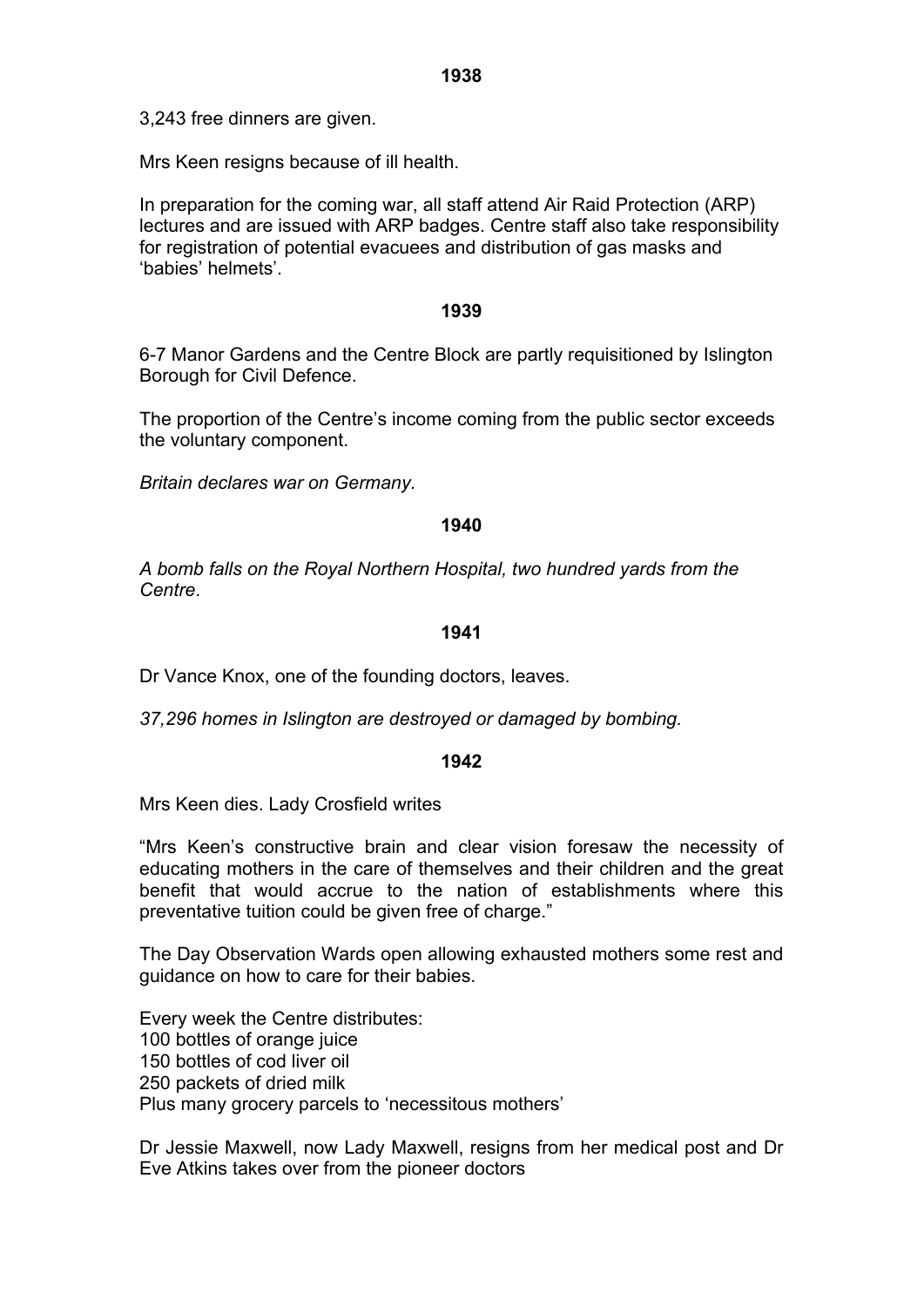*The Beveridge Report proposes social welfare reform including early plans for the creation of the National Health Service.* 

### **1945**

The Centre runs six Ante-Natal Clinics a week.

*War in Europe ends 7 May and with Japan 14 August.*

*Clement Atlee becomes prime minister as Labour wins a landslide victory at the general election.* 

### **1946**

Lady Domini Crosfield resumes her fundraising tennis parties. The guest list shows an impressive selection of 'patrons' from the political and art worlds including Mrs Winston Churchill, Mrs Clement Atlee, Lady Megan Lloyd-George, Mr and Mrs JB Priestly and Noel Coward.

### **1948**

Her Majesty The Queen visits the Centre and, later this year, attends one of Lady Crosfield's fundraising garden parties with her daughter Princess Margaret.

The Holiday Scheme is re-established.

*The National Health Service Act is passed in July and the service begins. Its creation will have a long-term impact on the work of the Centre. The London County Council are given the responsibility to provide local health services including maternity and child welfare, health visiting and home helps.* 

*The British Nationality Act is passed giving full British citizenship to all Commonwealth citizens. On the 22 June the passenger ship Empire Windrush docks at Tilbury, London with 493 passengers from the West Indies.* 

### **1950**

The Playroom, the predecessor of today's pre-school and one of the first of its kind, opens using funds donated by Lady Crosfield.

### **1951**

Althea Davis, Mrs Florence Keen's daughter becomes Hon. Secretary and now takes charge of the Centre

# **1953**

*Queen Elizabeth II is crowned at Westminster Abbey.*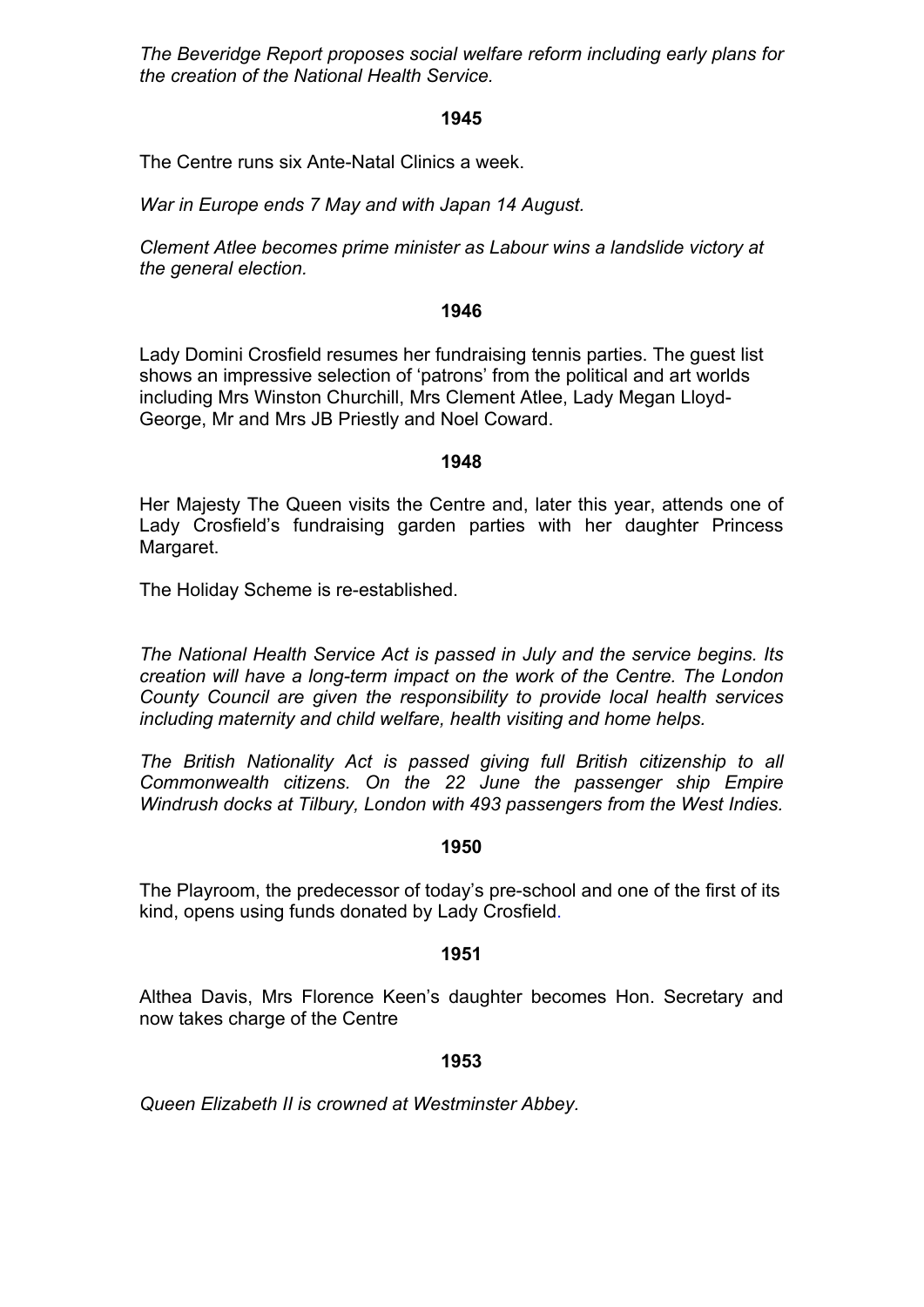Toddler clinics start.

*Wartime food rationing finally ends.* 

## **1956**

Polio Vaccination clinics and cookery classes begin.

### **1959**

Lady Crosfield retires as Chairman.

### **1960**

Lady Turner becomes Chairman.

Between  $6<sup>th</sup>$  March – 31<sup>st</sup> December the Centre administers 14,533 polio injections.

The Centre begins hosting tea parties for the elderly.

*Immigration of citizens from Cyprus reaches a peak of 25,000.*

### **1961**

*The number of Caribbean born British citizens has risen to 132,000 from 15,000 in 1950.* 

### **1962**

The Parents-to-be group is set up.

### **1963**

Lady Crosfield dies.

The playground opens.

GP's now attend the Midwives Ante-Natal Clinic.

### **1964**

Princess Elizabeth Hall is re-designated as a space for a 'Play Centre'. It becomes more organised under Anne Jennings, the Head of the Pre-School who was in charge for well over three decades and starts a link with BBC's Children in Need Appeal which continues to this day.

More than a third of those using Manor Gardens are from the West Indies, Cyprus or Africa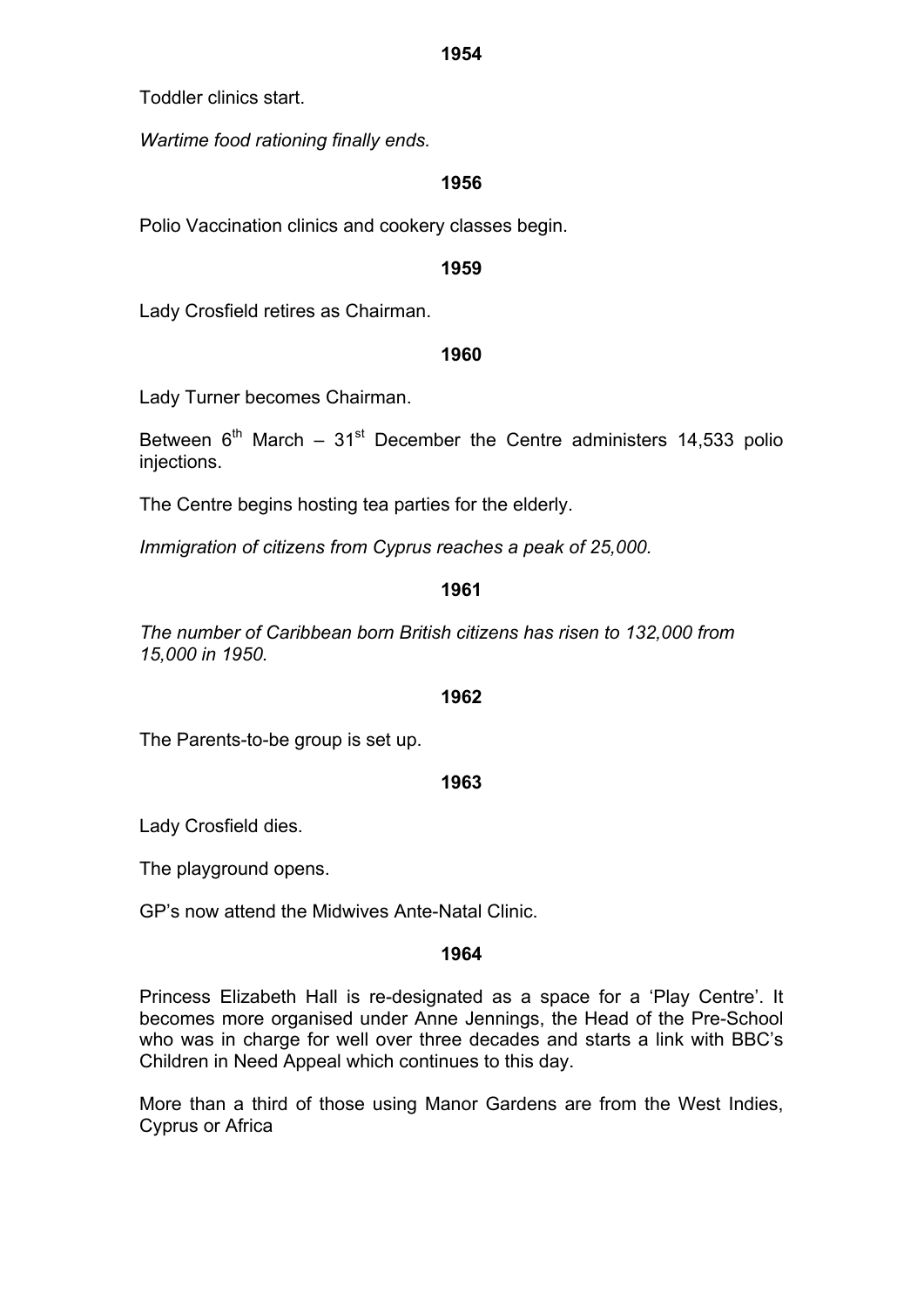The Queen Mother visits the Centre where 16 different nationalities are represented.

The Apple Fund is started. 25-30lbs of apples are eaten each week.

A new main entrance and pram port are built.

Lady Maxwell, one of the Centre's pioneer doctors, dies after 40 years of service.

Minister of Health, Aneurin Bevan has a meeting with senior members of Manor Gardens.

#### **1966**

Family Planning Association clinics are set up.

The Centre acquires playground equipment from the BBC Appeal Fund.

### **1967**

Princess Elizabeth Hall is turned into the playroom.

The sunlight treatment ends after 45 years.

### **1968**

Geriatric Home Visitors join the staff.

The Department of Health and Social Security replaces Ministry of Health.

#### **1969**

Annual report shows renewed concern about falling numbers. However the Play Centre has 19,000 attendees.

#### **1971**

A party and outing are organised for elderly service users.

Language classes for immigrant mothers begin. By 1976 68 classes are held and there are 476 attendees. Lessons are complimented by cross-cultural socialising and parties with 'exotic food'.

*Social Services Departments are created.*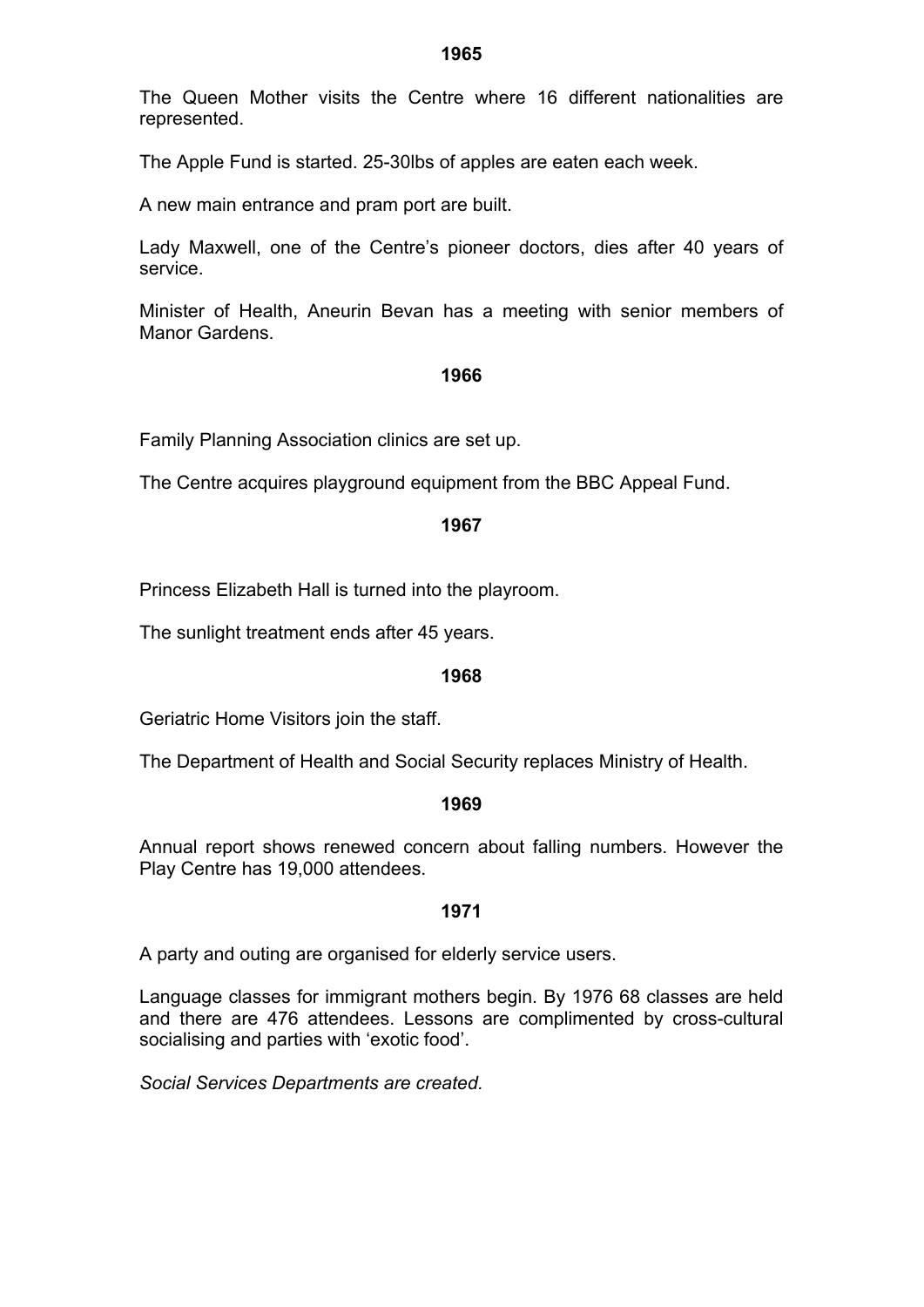*The National Health Service is reorganised; local health services are renamed Community Health Services and taken over by NHS Area Health Authorities.* 

## **1976**

The Women's Therapy Centre, founded by feminist psychotherapists Dr Susie Orbach and Dr Luise Eichenbaum becomes a Manor Gardens tenant organisation.

### **1977**

Dame Geraldine Maitland Aves, a retired senior civil servant and social reformer, becomes Chairman and sets in motion a number of changes.

Althea Davis retires.

### **1979**

Brian Earl is appointed as a full-time senior administrator; the first time this has been a paid position. He implements many new plans and projects.

The centre becomes known as 'Manor Gardens Centre'.

### **1980**

The Stroke Project begins. It has been the longest lasting of the new projects initiated after Brian Earl's arrival. It has only had two managers during this time: Gillian Young (1980-98) and Kath Birkett (1998-present).

### **1981**

The Sickle Cell Anaemia Counselling and Advisory Service begins.

Chairmanship passes to Mrs Mana Sedgwick OBE, JP.

### **1982**

*The National Health Service undergoes another reorganisation; District Health Authorities now replace Area Health Authorities.*

### **1987**

Brian Earl resigns as Director, Laura MacGillivray takes over and introduces the beginnings of computerisation.

The Queen Mother donates £500 on the occasion of her Jubilee.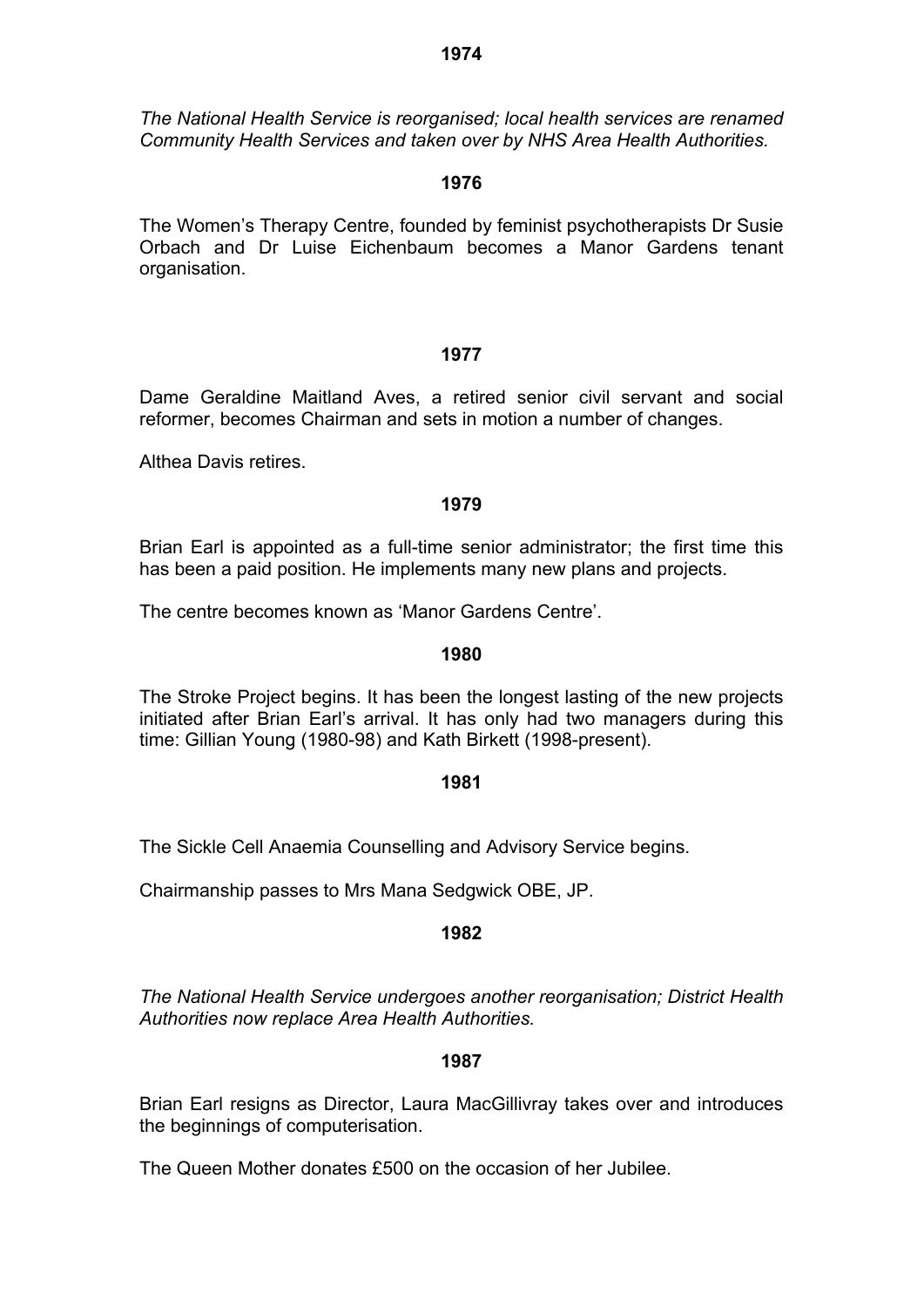The Queen Mother visits for the  $75<sup>th</sup>$  anniversary at the age of 88.

Lack of space becomes an issue and all the rooms at the Centre are booked morning, noon and night, seven days a week. The Centre is even forced to turn groups away

### **1989**

The Centre comprises 60 different services provided by 26 organisations all under one roof.

### **1990**

Althea Davies dies.

### **1991**

Black and Minority Ethnic Health Project and the Under 5's Accident Prevention Project begin.

The accounts system becomes fully computerised.

The Youth Club becomes a Youth Project – a group for young people with disabilities and their friends - with a full-time worker and two sessional workers.

### **1995**

Manor Gardens adapts to the new 'contract culture' and pilots its Homecare services.

### **1998**

The Health Advocacy Project begins.

### **2000**

Frank Wood becomes Director.

### **2001**

The last of the NHS clinic services leave the Centre.

The Community Kitchens Project is set up to help local people learn how to eat healthily on a budget.

#### **1988**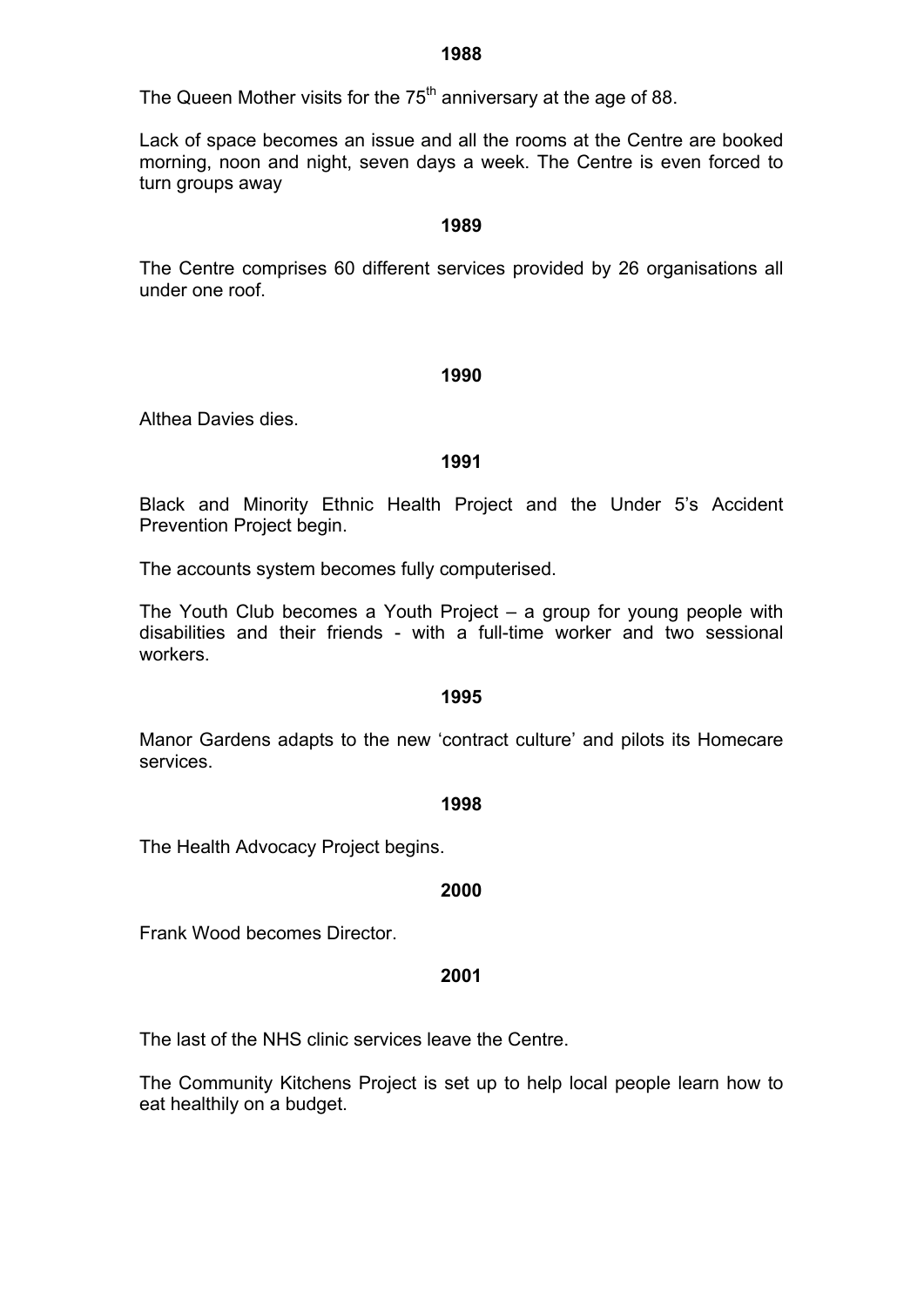The Queen Mother dies; she had been the Centre's Royal Patron for 79 years.

Tim Davis, Florence Keen's grandson, retires as Chairman.

### **2003**

The Centre receives the Investors in People Award.

#### **2006**

Andrew Turton is elected Chair.

### **2007**

The Centre starts The Friendship Phone Network, a befriending scheme for isolated elderly people.

Robert Warner, son-in-law of Tim Davis in turn the grandson of Florence Keen, resigns as a Trustree. This ended 93 years of direct Keen family involvement in the Centre.

#### **2009**

Phillip Watson is appointed Chief Executive Officer.

### **2010**

The Mental Wellbeing Champions programme starts work promoting positive mental wellbeing.

### **2011**

The Pre-school celebrates its  $60<sup>th</sup>$  anniversary.

### **2013**

The Centre celebrates its centenary. In the lifetime of the Centre some diseases have largely been eliminated: rickets, tuberculosis, smallpox, diphtheria, measles, whooping cough and polio. However, today we face the increase in diseases and conditions of old age and aging: heart and stroke, cancers, dementia, social isolation. There are also new medical issues affecting new citizens, sickle cell anaemia or Female Genital Mutilation and the resurgence of old diseases that originated in other homelands such as rickets & TB.

Other challenges include health problems exacerbated by modern life styles – obesity, poor diet, lack of exercise, poor mental health and wellbeing, sexually transmitted diseases etc

**2002**